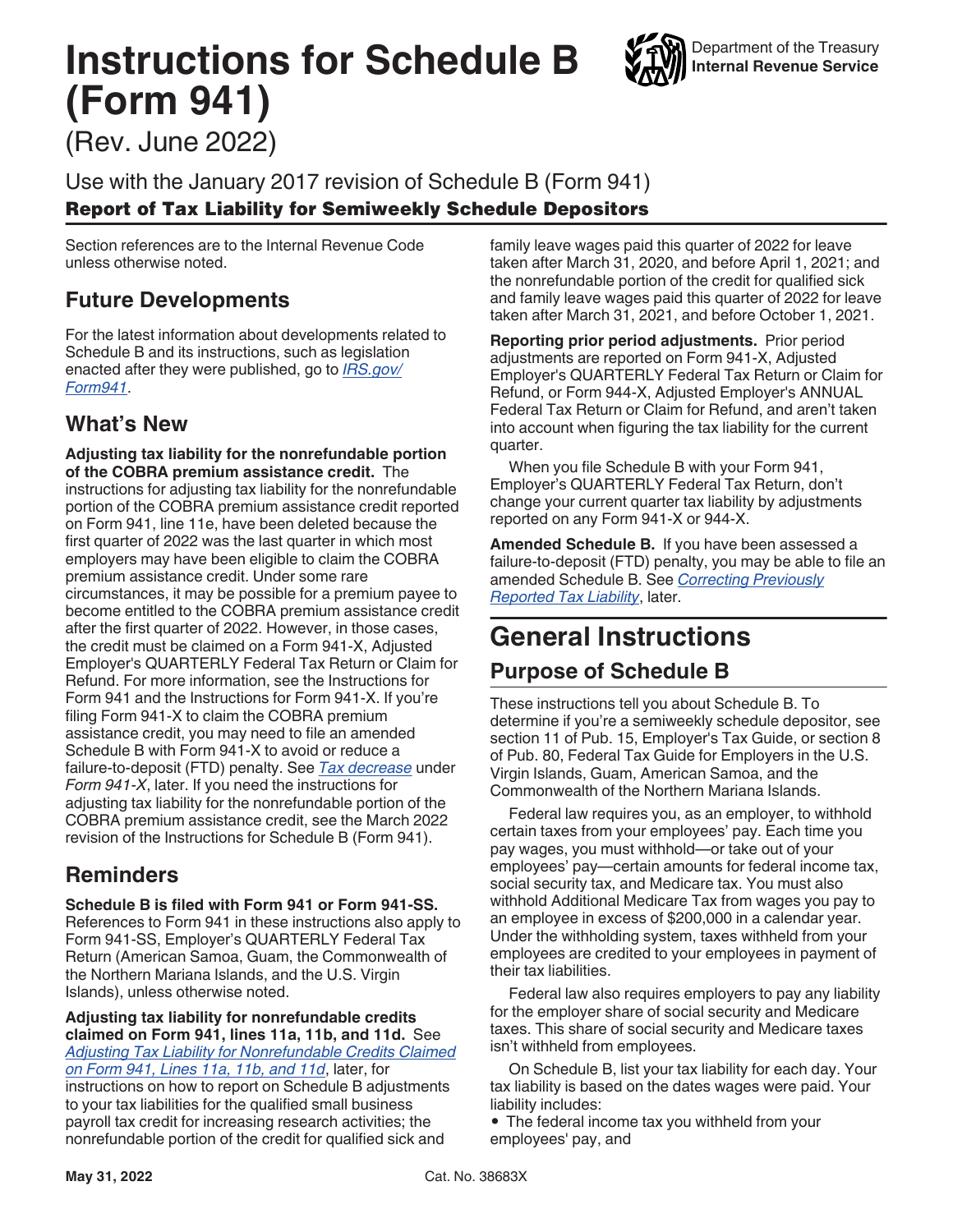• Both the employer and employee share of social security and Medicare taxes.

Don't use Schedule B to show federal tax deposits. The IRS gets deposit data from electronic funds transfers.

*The IRS uses Schedule B to determine if you've deposited your federal employment tax liabilities*  **deposited your federal employment tax lives on time. If you're a semiweekly schedule** *depositor and you don't properly complete and file your Schedule B with Form 941, the IRS may propose an "averaged" FTD penalty. See* Deposit Penalties *in section 11 of Pub. 15 or section 8 of Pub. 80 for more information.*

## **Who Must File?**

File Schedule B if you're a semiweekly schedule depositor. You're a semiweekly schedule depositor if you reported more than \$50,000 of employment taxes in the lookback period or accumulated a tax liability of \$100,000 or more on any given day in the current or prior calendar year. If you became a semiweekly schedule depositor during the quarter, you must complete Schedule B for the entire quarter. See section 11 of Pub. 15 or section 8 of Pub. 80 for more information. The \$100,000 tax liability threshold requiring a next-day deposit is determined before you consider any reduction of your liability for nonrefundable credits. For more information, including an example, see frequently asked question 17 at *[IRS.gov/](https://www.irs.gov/etd) [ETD](https://www.irs.gov/etd)*.

See the Instructions for Form 941 if you became a semiweekly schedule depositor for 2022 under the \$100,000 Next-Day Deposit Rule **solely** as a result of the relief provided in Notice 2021-65, 2021-51 I.R.B. 880, available at *[IRS.gov/irb/2021-51\\_IRB#NOT-2021-65](https://www.irs.gov/irb/2021-51_IRB#NOT-2021-65)*, regarding the early termination of the employee retention credit for the fourth quarter of 2021.



*Don't complete Schedule B if you have a tax liability on Form 941, line 12, that is less than s s 2,500 during the quarter.* 

### **When Must You File?**

Schedule B is filed with Form 941. Therefore, the due date of Schedule B is the same as the due date for the applicable Form 941. In some situations, Schedule B may be filed with Form 941-X. See *[Form 941-X](#page-3-0)*, later, for details.

Don't file Schedule B as an attachment to Form 944, Employer's ANNUAL Federal Tax Return. Instead, if you're a semiweekly schedule depositor that is required to file a report of tax liability with Form 944, use Form 945-A, Annual Record of Federal Tax Liability.

# **Specific Instructions Completing Schedule B**

#### **Enter Your Business Information**

Carefully enter your employer identification number (EIN) and name at the top of the schedule. Make sure that they exactly match the name of your business and the EIN that the IRS assigned to your business and also agree with the name and EIN shown on the attached Form 941 or Form 941-X.

#### **Calendar Year**

Enter the calendar year that applies to the quarter checked.

#### **Check the Box for the Quarter**

Under *Report for this Quarter* at the top of Schedule B, check the appropriate box of the quarter for which you're filing this schedule. Make sure the quarter checked on the top of the Schedule B matches the quarter checked on your Form 941 or Form 941-X.

#### **Enter Your Tax Liability by Month**

Schedule B is divided into the 3 months that make up a quarter of a year. Each month has 31 numbered spaces that correspond to the dates of a typical month. Enter your tax liabilities in the spaces that correspond to the dates you paid wages to your employees, not the date payroll liabilities were accrued or deposits were made.

For example, if your payroll period ended on June 30, 2022, and you paid the wages for that period on July 2, 2022, you would:

• Go to Month 1 (because July is the first month of the quarter), and

• Enter your tax liability on line 2 (because line 2 represents the second day of the month).



*Make sure you have checked the appropriate box in Part 2 of Form 941 to show that you're a semiweekly schedule depositor.*

**Example 1.** Cedar Co. is a semiweekly schedule depositor that pays wages for each month on the last day of the month. On December 24, 2022, Cedar Co. also paid its employees year-end bonuses (subject to employment taxes). Cedar Co. must report employment tax liabilities on Schedule B for the fourth quarter (October, November, December) as follows.

| Month        | Lines for dates wages were paid          |  |
|--------------|------------------------------------------|--|
| 1 (October)  | line 31 (pay day, last day of the month) |  |
| 2 (November) | line 30 (pay day, last day of the month) |  |
| 3 (December) | line 24 (bonus paid December 24, 2022)   |  |
| 3 (December) | line 31 (pay day, last day of the month) |  |

**Example 2.** Fir Co. is a semiweekly schedule depositor that pays employees every other Friday. Fir Co. accumulated a \$20,000 employment tax liability on each of these pay dates: April 1, 2022; April 15, 2022; April 29, 2022; May 13, 2022; May 27, 2022; June 10, 2022; and June 24, 2022. Fir Co. must report employment tax liabilities on Schedule B as follows.

| Month     | Lines for dates wages were paid |  |
|-----------|---------------------------------|--|
| 1 (April) | lines 1, 15, and 29             |  |
| 2 (May)   | lines 13 and 27                 |  |
| 3 (June)  | lines 10 and 24                 |  |

**Example 3.** Elm Co. is a new business and monthly schedule depositor for 2022. Elm Co. paid wages every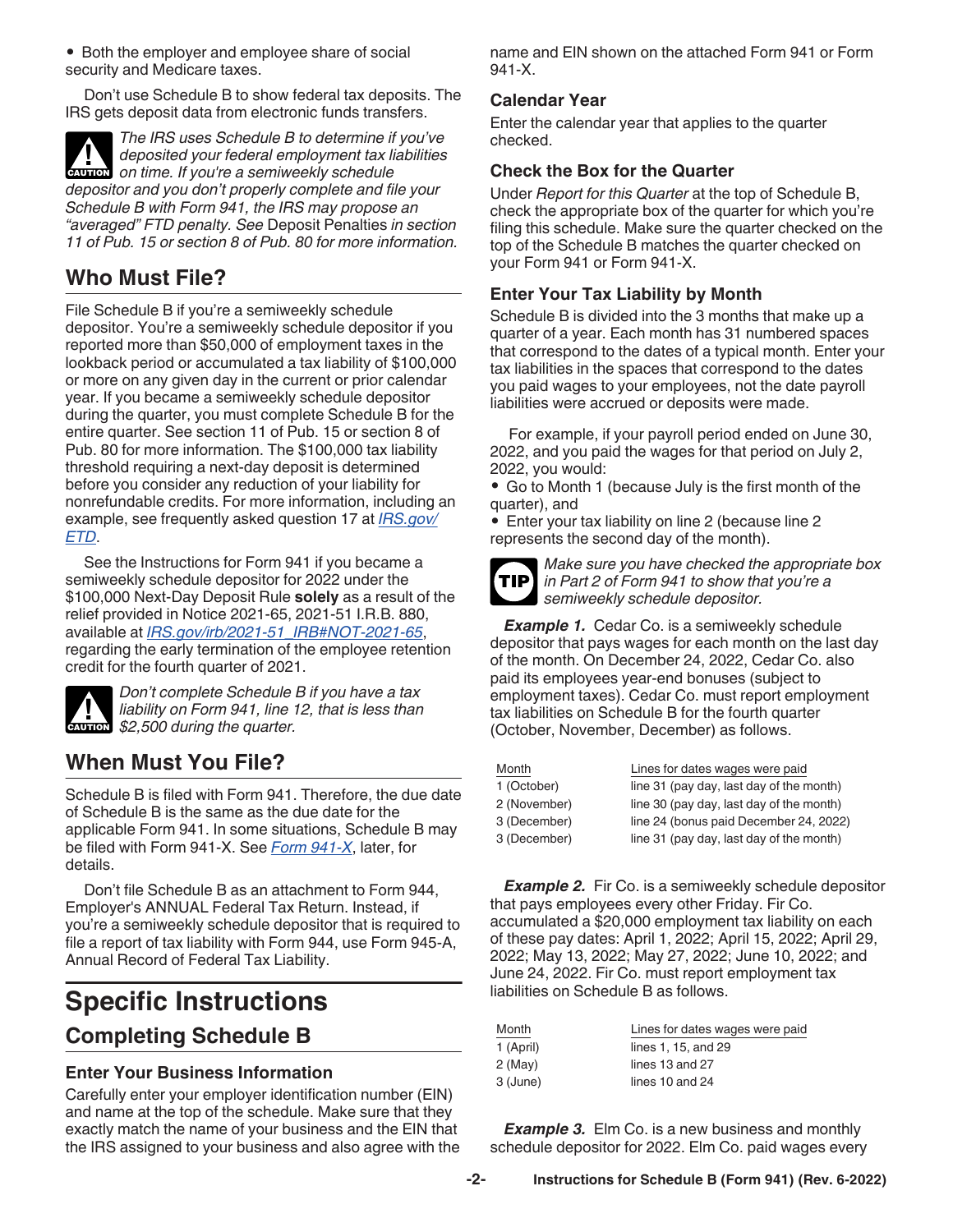<span id="page-2-0"></span>Friday and accumulated a \$2,000 employment tax liability on April 22, 2022. On April 29, 2022, and on every subsequent Friday during 2022, Elm Co. accumulated a \$110,000 employment tax liability. Under the deposit rules, employers become semiweekly schedule depositors on the day after any day they accumulate \$100,000 or more of employment tax liability in a deposit period. Elm Co. became a semiweekly schedule depositor on April 30, 2022, because Elm Co. had a total accumulated employment tax liability of \$112,000 on April 29, 2022. For more information, see section 11 of Pub. 15 or section 8 of Pub. 80.

Elm Co. must complete Schedule B as shown next and file it with Form 941. Elm Co. won't check the second box on Form 941, line 16, even though Elm Co. was a monthly schedule depositor until April 30, 2022. Instead, Elm Co. must check the third box on Form 941, line 16.

| Month     | Lines for dates wages were paid | Amount to report |
|-----------|---------------------------------|------------------|
| 1 (April) | line 22                         | \$2,000          |
| 1 (April) | line 29                         | \$110,000        |
| $2$ (May) | lines 6, 13, 20, and 27         | \$110,000        |
| 3 (June)  | lines 3, 10, 17, and 24         | \$110,000        |

#### **Total Liability for the Quarter**

To find your total liability for the quarter, add your monthly tax liabilities.

> Tax Liability for Month 1 + Tax Liability for Month 2 + Tax Liability for Month 3 Total Liability for the Quarter



#### **Adjusting Tax Liability for Nonrefundable Credits Claimed on Form 941, Lines 11a, 11b, and 11d**

Semiweekly schedule depositors must account for nonrefundable credits claimed on Form 941, lines 11a, 11b, and 11d, when reporting their tax liabilities on Schedule B. The total tax liability for the quarter must equal the amount reported on Form 941, line 12. Failure to account for the nonrefundable credits on Schedule B may cause Schedule B to report more than the total tax liability reported on Form 941, line 12. Don't reduce your daily tax liability reported on Schedule B below zero.

#### **Qualified small business payroll tax credit for increasing research activities (Form 941, line 11a).**

The qualified small business payroll tax credit for increasing research activities is limited to the employer share of social security tax on wages paid in the quarter that begins after the income tax return electing the credit has been filed. In completing Schedule B, you take into account the payroll tax credit against the liability for the

employer share of social security tax starting with the first payroll payment of the quarter that includes payments of wages subject to social security tax to your employees. The credit may be taken to the extent of the employer share of social security tax on wages associated with the first payroll payment, and then to the extent of the employer share of social security tax associated with succeeding payroll payments in the quarter until the credit is used. Consistent with the entries on Schedule B, the payroll tax credit should be taken into account in making deposits of employment tax. If any payroll tax credit is remaining at the end of the quarter that hasn't been used completely because it exceeds the employer share of social security tax for the quarter, the excess credit may be carried forward to the succeeding quarter and allowed as a payroll tax credit for the succeeding quarter. The payroll tax credit may not be taken as a credit against income tax withholding, Medicare tax, or the employee share of social security tax. Also, the remaining payroll tax credit may not be carried back and taken as a credit against wages paid from preceding quarters. For more information about the payroll tax credit, go to *[IRS.gov/](https://www.irs.gov/researchpayrolltc) [ResearchPayrollTC](https://www.irs.gov/researchpayrolltc)*.

**Example.** Rose Co. is an employer with a calendar tax year that filed its timely income tax return on April 15, 2022. Rose Co. elected to take the qualified small business payroll tax credit for increasing research activities on Form 6765. The third quarter of 2022 is the first quarter that begins after Rose Co. filed the income tax return making the payroll tax credit election. Therefore, the payroll tax credit applies against Rose Co.'s share of social security tax on wages paid to employees in the third quarter of 2022. Rose Co. is a semiweekly schedule depositor. Rose Co. completes Schedule B by reducing the amount of liability entered for the first payroll payment in the third quarter of 2022 that includes wages subject to social security tax by the lesser of (1) its share of social security tax on the wages, or (2) the available payroll tax credit. If the payroll tax credit elected is more than Rose Co.'s share of social security tax on the first payroll payment of the quarter, the excess payroll tax credit would be carried forward to succeeding payroll payments in the third quarter until it is used. If the amount of the payroll tax credit exceeds Rose Co.'s share of social security tax on wages paid to its employees in the third quarter, the excess credit would be treated as a payroll tax credit against its share of social security tax on wages paid in the fourth quarter. If the amount of the payroll tax credit remaining exceeded Rose Co.'s share of social security tax on wages paid in the fourth quarter, it could be carried forward and treated as a payroll tax credit for the first quarter of 2023.

**Nonrefundable portion of credit for qualified sick and family leave wages for leave taken after March 31, 2020, and before April 1, 2021 (Form 941, line 11b).**  The nonrefundable portion of the credit for qualified sick and family leave wages paid this quarter of 2022 for leave taken after March 31, 2020, and before April 1, 2021, is limited to the employer share of social security tax on wages paid in the quarter that is remaining after that share is first reduced by any credit claimed on Form 941, line 11a, for the qualified small business payroll tax credit for increasing research activities; any credit to be claimed

**Instructions for Schedule B (Form 941) (Rev. 6-2022) -3-**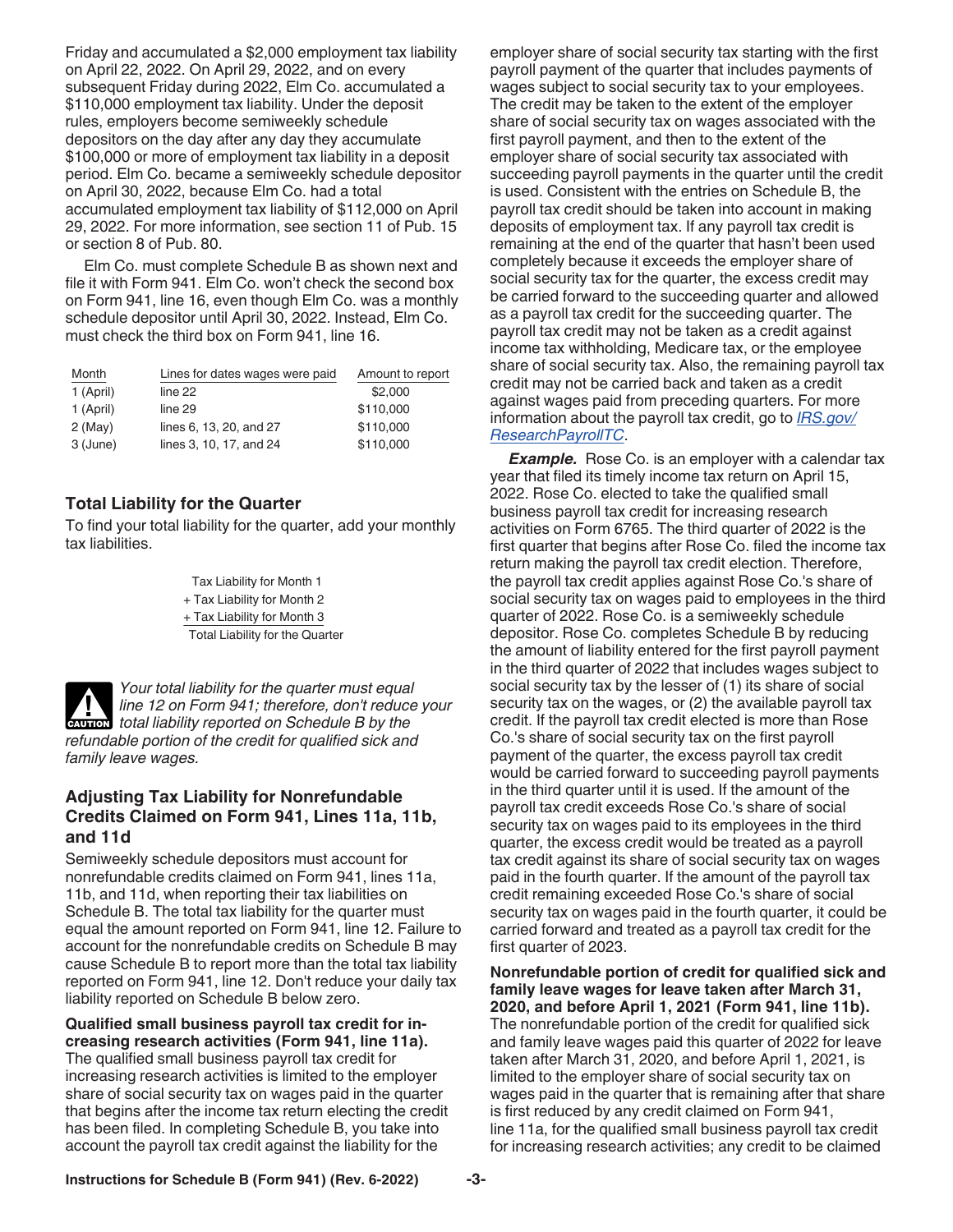<span id="page-3-0"></span>on Form 5884‐C, line 11, for the work opportunity credit for qualified tax‐exempt organizations hiring qualified veterans; and/or any credit to be claimed on Form 5884-D for the disaster credit for qualified tax-exempt organizations. In completing Schedule B, you take into account the entire quarter's nonrefundable portion of the credit for sick and family leave wages against the liability for the first payroll payment of the quarter, but not below zero. Then reduce the liability for each successive payroll payment in the quarter until the nonrefundable portion of the credit is used. Any credit for qualified sick and family leave wages paid this quarter of 2022 for leave taken after March 31, 2020, and before April 1, 2021, that is remaining at the end of the quarter because it exceeds the employer share of social security tax for the quarter is claimed on Form 941, line 13c, as a refundable credit. The refundable portion of the credit doesn't reduce the liability reported on Schedule B. For more information about the credit for qualified sick and family leave wages, go to *[IRS.gov/PLC](https://www.irs.gov/plc)*.

*Example.* Maple Co. is a semiweekly schedule depositor that pays employees every other Friday. In the second quarter of 2022, Maple Co. had pay dates of April 1, April 15, April 29, May 13, May 27, June 10, and June 24. Maple Co. paid qualified sick and family leave wages on April 15 and April 29 for leave taken after March 31, 2020, and before April 1, 2021. The nonrefundable portion of the credit for qualified sick and family leave wages for the quarter is \$10,000. On Schedule B (Form 941), Maple Co. will use the \$10,000 to reduce the liability for the April 1 pay date, but not below zero. If any nonrefundable portion of the credit remains, Maple Co. applies it to the liability for the April 15 pay date, then the April 29 pay date, and so forth until the entire \$10,000 is used.

#### **Nonrefundable portion of credit for qualified sick and family leave wages for leave taken after March 31, 2021, and before October 1, 2021 (Form 941,**

**line 11d).** The nonrefundable portion of the credit for qualified sick and family leave wages paid this quarter of 2022 for leave taken after March 31, 2021, and before October 1, 2021, is limited to the employer share of Medicare tax on wages paid in the quarter. In completing Schedule B, you take into account the entire quarter's nonrefundable portion of the credit for qualified sick and family leave wages paid this quarter of 2022 against the liability for the first payroll payment of the quarter, but not below zero. Then reduce the liability for each successive payroll payment in the quarter until the nonrefundable portion of the credit is used. Any credit for qualified sick and family leave wages that is remaining at the end of the quarter because it exceeds the employer share of Medicare tax for the quarter is claimed on Form 941, line 13e, as a refundable credit. The refundable portion of the credit doesn't reduce the liability reported on Schedule B. For more information about the credit for qualified sick and family leave wages, go to *[IRS.gov/PLC](https://www.irs.gov/plc)*.

*You may reduce your deposits by the amount of the nonrefundable and refundable portions of the credit for qualified sick and family leave wages. For more information on reducing deposits, see Notice 2020-22, 2020-17 I.R.B. 664, available at [IRS.gov/irb/](https://www.irs.gov/irb/2020-17_IRB#NOT-2020-22) [2020-17\\_IRB#NOT-2020-22](https://www.irs.gov/irb/2020-17_IRB#NOT-2020-22); and Notice 2021-24, 2021-18 I.R.B. 1122, available at [IRS.gov/irb/](https://www.irs.gov/irb/2021-18_IRB#NOT-2021-24) [2021-18\\_IRB#NOT-2021-24](https://www.irs.gov/irb/2021-18_IRB#NOT-2021-24).* **TIP**

#### **Correcting Previously Reported Tax Liability**

**Semiweekly schedule depositors.** If you've been assessed an FTD penalty for a quarter and you made an error on Schedule B and the correction won't change the total liability for the quarter you reported on Schedule B, you may be able to reduce your penalty by filing an amended Schedule B.

**Example.** You reported a liability of \$3,000 on day 1 of month 1. However, the liability was actually for month 3. Prepare an amended Schedule B showing the \$3,000 liability on day 1 of month 3. Also, you must enter the liabilities previously reported for the quarter that didn't change. Write "Amended" at the top of Schedule B. The IRS will refigure the penalty and notify you of any change in the penalty.

**Monthly schedule depositors.** You can file a Schedule B if you have been assessed an FTD penalty for a quarter and you made an error on the monthly tax liability section of Form 941. When completing Schedule B for this situation, only enter the monthly totals. The daily entries aren't required.

**Where to file.** File your amended Schedule B, or, for monthly schedule depositors, your original Schedule B at the address provided in the penalty notice you received. If you're filing an amended Schedule B, you don't have to submit your original Schedule B.

#### **Form 941-X**

You may need to file an amended Schedule B with Form 941-X to avoid or reduce an FTD penalty.

**Tax decrease.** If you're filing Form 941-X for a quarter, you can file an amended Schedule B with Form 941-X if both of the following apply.

- 1. You have a tax decrease.
- 2. You were assessed an FTD penalty.

File your amended Schedule B with Form 941-X. The total liability for the quarter reported on your amended Schedule B must equal the corrected amount of tax reported on Form 941-X. If your penalty is decreased, the IRS will include the penalty decrease with your tax decrease.

**Tax increase—Form 941-X filed timely.** If you're filing a timely Form 941-X showing a tax increase, don't file an amended Schedule B, unless you were assessed an FTD penalty caused by an incorrect, incomplete, or missing Schedule B. If you're filing an amended Schedule B, don't include the tax increase reported on Form 941-X.

**Tax increase—Form 941-X filed late.** If you owe tax and are filing a late Form 941-X, that is, after the due date of the return for the return period in which you discovered